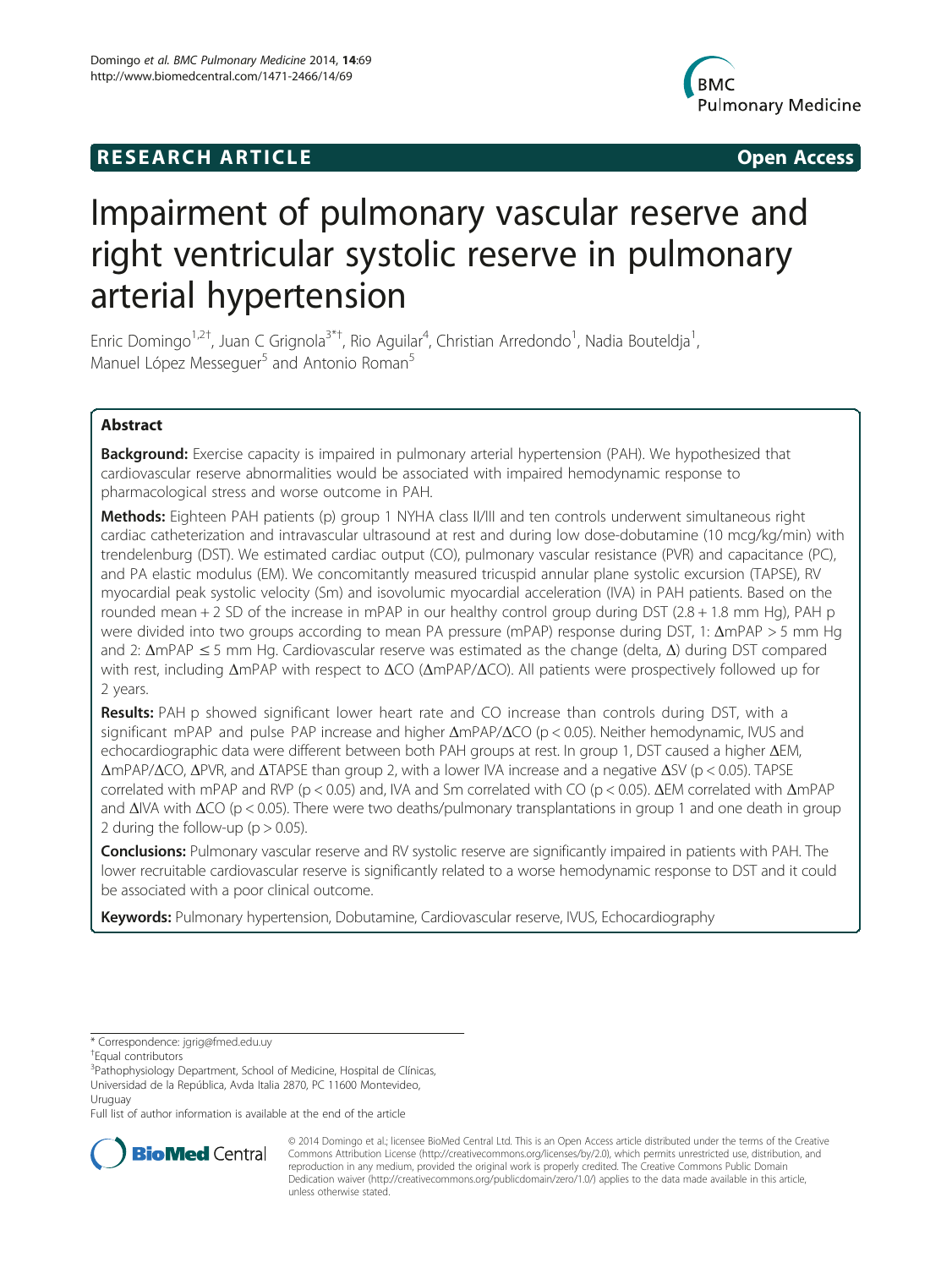### Background

Normal pulmonary circulation is characterized by low pressure and low vascular resistance. Mean pulmonary arterial pressure (mPAP) at rest is virtually independent of age and rarely exceeds 20 mm Hg  $(14 \pm 3.3 \text{ mm Hg})$ . In healthy individuals, passive distension of compliant pulmonary circulation and active flow-mediated vasodilation allows the pulmonary vasculature to accommodate increased cardiac output (CO) with only a modest increase in mPAP and a fall in pulmonary vascular resistance (PVR) [\[1-3](#page-8-0)]. Invasive hemodynamic monitoring during incremental exercise testing is technically difficult to perform and not routinely incorporated into clinical exercise testing. A recent systematic review has reported an age-dependent increase of mPAP that may exceed 30 mm Hg particularly in subjects aged  $\geq$  50 years, making it difficult to clearly define normal mPAP values during exercise [\[2](#page-8-0)]. In idiopathic pulmonary arterial hypertension (PAH), exercise capacity is markedly impaired due to an inefficient lung gas exchange (ventilation/perfusion mismatching with an increased dead space ventilation) and the inability of the heart to adequately increase pulmonary blood flow during exercise [\[4](#page-8-0)]. The pathophysiological mechanisms leading to an abnormal exercise response include an intrinsic abnormality in the pulmonary vasculature due to the pulmonary arterial (PA) wall remodeling [[5\]](#page-8-0) and a reduction in stroke volume and right ventricular (RV) ejection fraction [\[6](#page-8-0)]. Laskey et al. have demonstrated that both steady and pulsatile components of the PA vascular hydraulic load have considerable impact on exercise response in primary pulmonary hypertension [[7](#page-8-0)]. It has already been reported that improvement in exercise tolerance in PAH patients with chronic therapy is independently related to improvements in pulmonary hemodynamics measured in exercise but not in resting conditions, suggesting an improve in the vascular reserve [[8\]](#page-8-0). Lau et al. did not observe any significant beneficial effects of bosentan on arterial stiffness following 6-months of therapy [\[9](#page-8-0)].

Exercise echo-Doppler is being used with increased frequency in the assessment of patients with known or suspected pulmonary vascular disease, focusing on the change in Doppler-estimated PAP with exercise. However, there are surprisingly few data about RV function at exercise, especially considering that the impaired RV functional reserve could get involved in the mechanism of exercise limitation in PAH and other forms of pulmonary vascular diseases [\[10](#page-8-0)]. Recently, Blumberg et al. showed that the ability to increase the cardiac index during exercise is an important determinant of exercise capacity and it is linked to survival in patients with PH [\[11](#page-8-0)].

We hypothesized that abnormalities in cardiovascular reserve would be associated with impaired hemodynamic response to pharmacological stress and worse outcome in PAH. Therefore, the first aim of the present study was to perform RV systolic function assessment (echocardiography) and hemodynamic monitoring (right heart catheterization) including local elastic properties of proximal PA wall (intravascular ultrasound, IVUS) during dobutamine stress in patients with PAH. The second aim was to evaluate the association between the cardiovascular reserve and the outcome during two years follow-up.

# Methods

#### Ethics statement

The investigation conforms with the principles outlined in the Declaration of Helsinki. The study protocol was approved by the Institutional Ethics Committee of the Hospital Universitari Vall d'Hebron (Barcelona), and all patients gave written informed consent.

#### Study population

Eighteen consecutive patients with PAH (Dana Point group 1) under specific drug therapy who underwent a follow-up cardiac catheterization at our institution were included in the study from January 2007 to September 2009. The patients were in NYHA function class II-III, with no clinical and pharmacological changes in the last 4–6 months. Exclusion criteria were: refusal to participate in the study or being in NYHA function class IV. The diagnosis of PAH was made according to the standard algorithm including a right heart catheterization [[12](#page-8-0)]. Causes of PAH were idiopathic PH  $(n = 12)$ , PH related to connective tissue disease  $(n = 3)$ , surgically corrected congenital heart disease  $(n = 1)$ , PH associated with human immunodeficiency virus  $(n = 1)$  and porto-pulmonary hypertension  $(n = 1)$ . Chronic medication included oral anticoagulants, diuretics on demand, bosentan, sildenafil, inhaled iloprost and epoprostenol, as well as combination therapies on clinical judgement. Age and sex matched control subjects were recruited initially referred for cardiac catheterization due to clinically suspected PAH, without any other heart or lung disease. They underwent the same invasive study protocol after documentation of normal pulmonary arterial hemodynamics.

All subjects underwent a routine right heart catheterization and simultaneous inferior lobe medium-sized elastic pulmonary artery IVUS in the supine position and breathing room air. A transthoracic echocardiographic study was performed concomitantly in PAH patients by a single experienced examiner. All variables were obtained at rest and during dobutamine stress test with simultaneous Trendelenburg (DST). DST consisted of low-dose dobutamine infusion (10 mcg/kg/min) in order to increase myocardial contractility and heart rate, and 30° Trendelenburg position in order to increase venous return (preload), both during 10 minutes, unless symptoms (shortness of breath, chest pain, systemic hypertension with systolic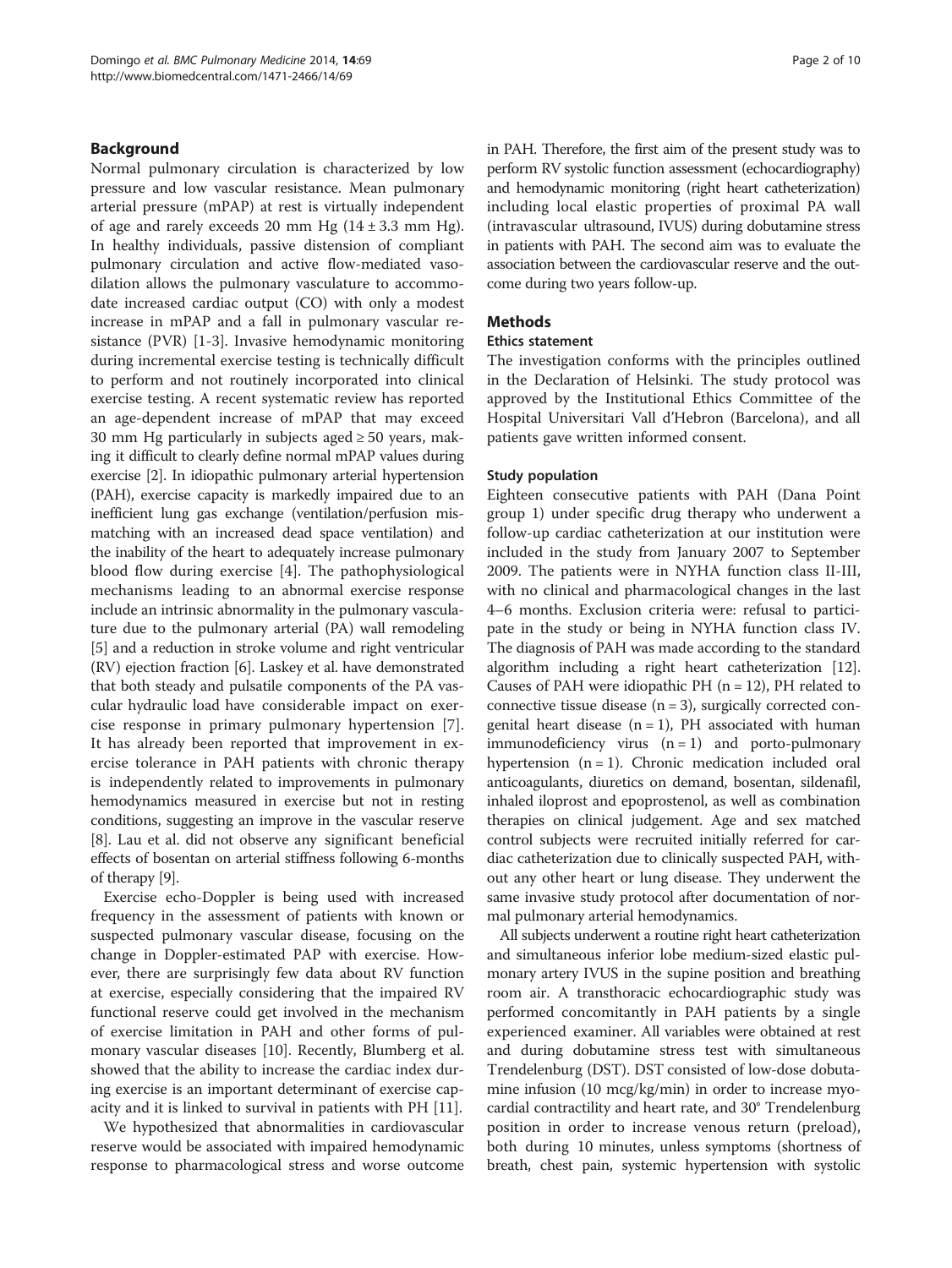blood pressure ≥ 180 mm Hg or tachyarrhythmia other than sinus tachycardia) were observed. These three variables (venous return or preload, heart rate and myocardial contractility) are the leading factors responsible for the increase in CO during exercise [\[1](#page-8-0)]. We choose a low-dose dobutamine stress test with simultaneous Trendelenburg as an easy maneuver to induce a purely passive increase of pulmonary flow and a change in cardiac contractility, in order to assess the cardiovascular reserve [\[2](#page-8-0)].

PAH patients were prospectively followed up for 2 years. Physicians who carried out the clinical follow-up were blinded to the hemodynamic, IVUS and echocardiographic results.

#### Hemodynamic and IVUS studies

A 7 F Swan-Ganz catheter (Edwards Lifesciences, USA) was inserted into a brachial vein and a 5 F end-hole catheter was inserted into the right radial artery to monitor systemic arterial pressure. Both catheters were connected to fluid-filled transducers, which were positioned at the anterior axillary line level and zeroed at atmospheric pressure. Right atrial, PAP and pulmonary capillary wedge pressures were all measured at endexpiration. CO was calculated using the Fick method. In patients with tricuspid regurgitation and low CO, such as those with PAH, the thermodilution method has not been reported to be more accurate than the Fick method [[13\]](#page-9-0), however in this series no patient presented tricuspid regurgitation greater than mild in the echocardiographic assessment nor at rest neither at peak stress. PVR was calculated as: (mPAP-pulmonary capillary wedge pressure)/CO and total pulmonary resistance (TPR) as: mPAP/CO. Pulmonary vascular capacitance (PC) was estimated by the stroke volume/pulse pressure ratio (SV/ pPAP) [[14](#page-9-0)]. The changes in mPAP were normalized by the changes in CO (ΔmPAP/ΔCO) during pharmacological stress, in order to interpret exercise-induced increases in mPAP relative to increases in blood flow [[15](#page-9-0)].

IVUS examination was performed with an Eagle Eye Gold catheter 20 MHz, 3.5 F (Volcano Corporation, USA) with an axial resolution of 200 μm and an automatic pullback of 0.5 mm/s. The images were obtained from a segmental PA of the inferior lobe (elastic PA between 2–3 mm) [\[16](#page-9-0)-[18\]](#page-9-0) and stored in digital form. Both diastolic and systolic cross-sectional areas of the studied segment were analyzed off-line by two observers unaware of clinical and hemodynamic findings. We estimated IVUS pulsatility (IVUSp) as: (systolic-diastolic lumen area)/diastolic lumen area  $\times$  100. The physiological adaptation of the vessel wall to stress was estimated by the elastic modulus (EM) or pressure/elastic strain index (pulse pressure/IVUSp), an expression of the intrinsic PA wall viscoelastic properties and buffering function. Intra- and inter-observer validation of IVUS measurements in our laboratory has been previously published [\[16,18](#page-9-0)].

#### Transthoracic echocardiography-Doppler study

Baseline and stress echocardiography was performed using commercially available equipment (Vivid 7 digital GE Medical System) with a standard 2D broad-band phased array M4S transducer and tissue Doppler imaging software. The transducer was maximally aligned to optimize endocardial visualization and spectral displays of Doppler profiles. Real-time 2-D and colour Doppler myocardial imaging were performed in the apical 4 chamber view as well as the parasternal short-axis and subcostal views. The predominantly longitudinal contractile pattern of the RV can be exploited to assess RV systolic function [\[19\]](#page-9-0). We estimated the global RV systolic longitudinal function by the tricuspid annular plane systolic excursion (TAPSE) measured from the systolic displacement of the RV free wall-tricuspid annular plane junction in the apical 4-chamber view M-mode recordings. Myocardial peak velocity during ejection phase (Sm) was assessed by tissue Doppler imaging in the basal segment of the RV free wall using spectral pulsed wave tissue Doppler recorded at a sweep speed of 100–150 mm/s. Myocardial acceleration during isovolumic contraction (IVA) was calculated as the maximal isovolumetric myocardial velocity divided by the time to peak systolic velocity, as previously described by Vogel et al. [\[20\]](#page-9-0). This method seems to be less load-dependent compared to the other two indices. Patients were required to hold their breath and images were obtained immediately after expiration for better image quality. All patients were in sinus rhythm, and an average of 3 to 5 measurements from consecutive cardiac cycles were employed for data analysis. All examinations were recorded digitally for subsequent blinded off-line analysis on EchoPAC GE Medical System. The estimation of intraobserver and interobserver reproducibility was analyzed.

# Cardiovascular reserve analysis

Cardiovascular reserve was expressed as the change (increase or decrease) in heart rate (ΔHR, chronotropic reserve), RV systolic function (ΔIVA, systolic reserve) and pulmonary vascular function (ΔEM and ΔPVR, vascular reserve) during DST when compared with rest [[21\]](#page-9-0).

# Statistical analysis

Continuous variables are expressed as mean ± SEM. Based on the rounded mean + 2SD of the increase in mPAP in our healthy control group during DST (2.8 + 1.8 mm Hg), PAH patients were divided, prior to analysis, into two groups according to their hemodynamic response to pharmacological stress: group 1 included those patients whose mPAP during stress increased > 5 mm Hg with respect to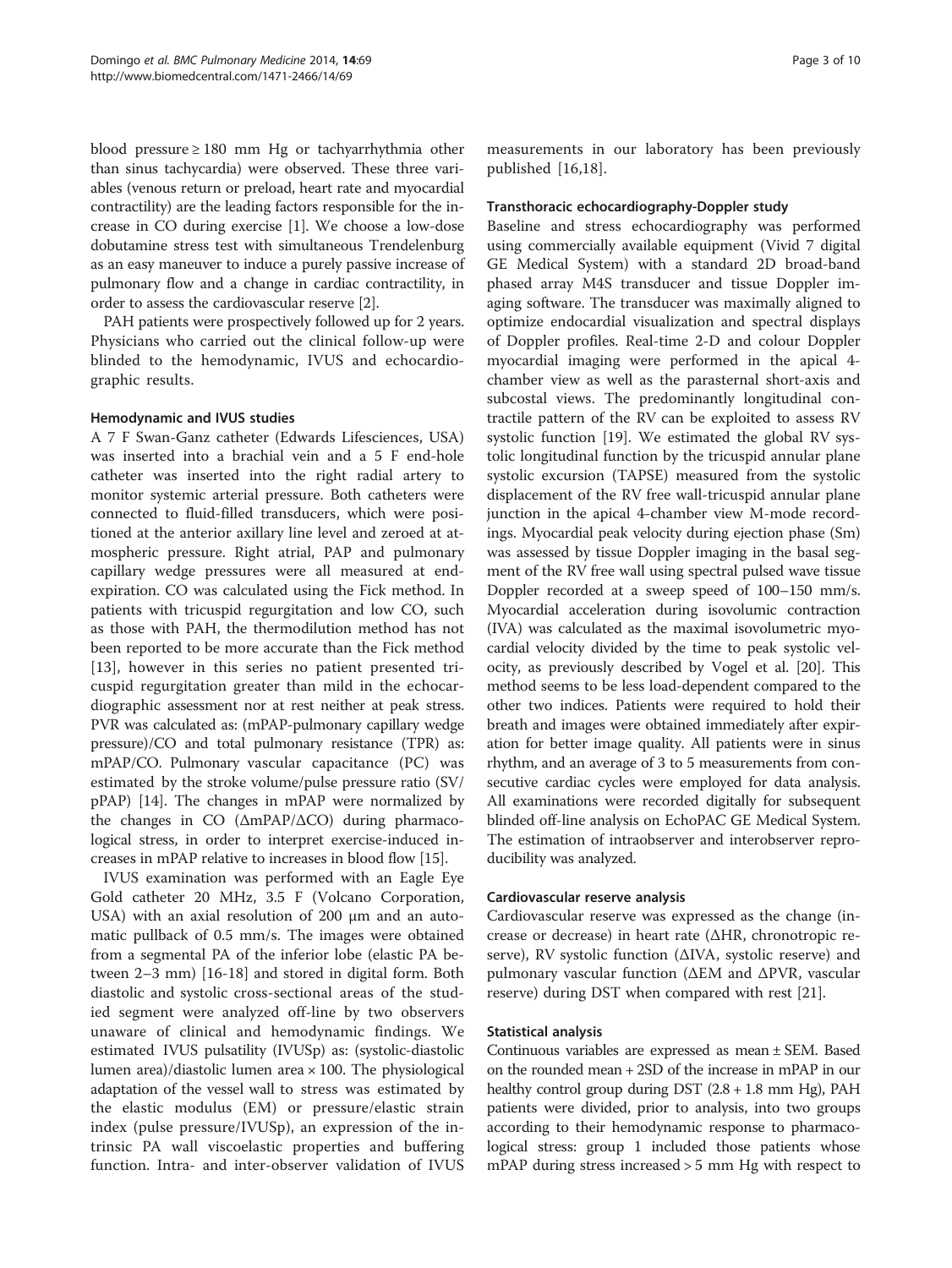<span id="page-3-0"></span>the resting value, and group 2 comprised those patients with a mPAP increase ≤ 5 mm Hg. Independent sample t-tests were used to compare differences between the control and PAH groups; and paired t-tests were used to compare the effects of stress maneuver within each group. Chi-squared was used for comparing proportions of patients. Intergroup variation was analyzed using oneway ANOVA.

The association between hemodynamic response (ΔCO, ΔmPAP) and cardiovascular reserve (ΔIVA, ΔEM, ΔPVR) were explored using linear regression analysis (Pearson coefficient). A two-sided  $P$  value < 0.05 was regarded as significant. Data analysis were carried out using SPSS 17.0 for Windows 7 software.

# Results

# Comparison between PAH patients and control subjects at rest and during pharmacological and positional stress

The age and gender of PAH subjects and control subjects were well matched (Table 1). Table 2 shows hemodynamic and IVUS data of both, control subjects and PAH patients at rest and during DST. PAH patients showed higher mPAP, pPAP, PVR, TPR and EM and lower PC and IVUSp than control subjects ( $P < 0.05$ ). There were no significant difference in heart rate, SV, CO, right atrial pressure and pulmonary capillary wedge pressure between both groups.

During DST healthy controls showed an increase of CO, SV and heart rate  $(P < 0.05)$  with a significant reduction in PVR and TPR, and improvement of IVUSp and EM ( $P < 0.05$ ) (Table 2). These changes led to an attenuated increase in mPAP and pPAP. Mean systolic aortic pressure was 127 mm Hg at rest and 165 mm Hg during stress (P < 0.05). None of control subjects exceeded 20 mm Hg of mPAP at rest and 30 mm Hg during stress.

All PAH patients tolerated the stress protocol. No dobutamine infusion had to be interrupted at the doses employed for this study and no complications were observed. No patients included in this study presented greater than mild tricuspid regurgitation ( $\leq$  grade 2/4), and there were no relevant changes in its severity during the complete protocol. Only six of 18 PAH patients

| Table 2 Hemodynamic and IVUS data of control subjects |
|-------------------------------------------------------|
| and patients with PAH at rest and during stress       |
| maneuver                                              |

|                 | PAH patients $(n = 18)$ |                             |                | Control patients $(n = 10)$ |
|-----------------|-------------------------|-----------------------------|----------------|-----------------------------|
|                 | Rest                    | <b>Stress</b>               | Rest           | <b>Stress</b>               |
| CO, L/min       | $4.0 \pm 0.3$           | $5.6 \pm 0.4^{\frac{6}{3}}$ | $4.7 \pm 0.1$  | $8.6 \pm 0.2^{*5}$          |
| HR, bpm         | $76 \pm 3$              | $104 + 3.6^9$               | $73 \pm 1.3$   | $114 \pm 1.5^{*5}$          |
| SV, mL          | $55 \pm 5.1$            | $55 \pm 2.2$                | $64.5 \pm 1.4$ | $78 \pm 2*^{\S}$            |
| mPAP, mm Hq     | $52 \pm 4$              | $61 \pm 59$                 | $15 \pm 2*$    | $18 \pm 1.2^{*5}$           |
| pPAP, mm Hq     | $49 \pm 21$             | $65 \pm 69$                 | $11 \pm 3*$    | $15 \pm 1.1^{*5}$           |
| PCWP, mm Hq     | $10.3 \pm 1.0$          | $7.3 \pm 0.9$               | $8.8 + 0.6$    | $11 \pm 0.7$                |
| RAP, mm Hg      | $7.4 \pm 0.9$           | $7.7 \pm 0.9$               | $5.0 \pm 1.2$  | $6.5 \pm 1.1$               |
| PVR, Wood units | $12 \pm 1.7$            | $11.4 \pm 1.9$              | $3 \pm 0.3*$   | $1.9 \pm 0.17^{*5}$         |
| PC, mL/mm Hq    | $1.5 \pm 0.26$          | $1.1 + 0.2^9$               | $6.2 \pm 0.4*$ | $5.5 \pm 0.6*$              |
| TPR, Wood units | $14.8 \pm 1.9$          | $13.1 + 2.0^9$              | $3.3 \pm 0.25$ | $2.1 \pm 0.16^{*9}$         |
| IVUSp, %        | $33 \pm 4.8$            | $27 + 4$                    | $52 \pm 2.5*$  | $85 \pm 3.4*^{\S}$          |
| EM, mm Hg       | $184 \pm 25$            | $275 + 36^9$                | $71 + 1.9*$    | $18 \pm 1.7^{*5}$           |

 $*p < 0.05$  between both groups in the same condition;  ${}^{5}p < 0.05$  between both conditions in the same group.

CO: cardiac output; PC: pulmonary capacitance index; EM: elastic modulus; HR: heart rate; IVUSp: pulmonary arterial pulsatility; mPAP and pPAP: mean and pulse arterial pulmonary pressures; PCWP: pulmonary capillary wedge pressure; PVR: pulmonary vascular resistance; RAP: right atrial pressure; SV: stroke volume; TPR: total pulmonary resistance.

increased SV, and the heart rate increase was significantly lower than control subjects  $(29 \pm 3.8 \text{ vs. } 41 \pm 2 \text{ bpm}$ ,  $P = 0.034$ ), therefore the CO increment was mainly dependent on heart rate increase. mPAP, pPAP and EM increased significantly and PC significantly decreased during stress (Table 2). However, they showed an increase in all the RV systolic function indexes during stress (TAPSE  $16.8 \pm 1.3$  vs.  $20.2 \pm 1.1$  mm,  $P = 0.02$ ; Sm  $12.0 \pm 1.1$ 0.5 vs.  $14.7 \pm 0.8$  cm  $\cdot$  s<sup>-1</sup>,  $P = 0.003$ ; IVA  $3.8 \pm 0.3$  vs.  $7.8 \pm 0.3$ 0.9 m  $\cdot$  s<sup>-2</sup>, P = 0.0003). The CO increase was less marked than in healthy controls  $(P < 0.05)$ , and consequently,  $\Delta$ mPAP/ $\Delta$ CO was higher (9.6 ± 3.1 vs. 0.7 ± 0.1 mm Hg/ L/min,  $P = 0.046$ ) in PAH patients than in controls (Figure [1](#page-4-0)). High quality RV velocity curves were obtained both at rest and stress in 16 out of 18 patients.

| Table 1 Demographic, anthropometric and clinical data of control subjects and patients with PAH |  |  |
|-------------------------------------------------------------------------------------------------|--|--|
|-------------------------------------------------------------------------------------------------|--|--|

| - -                 |                 |                             |                                |                 |
|---------------------|-----------------|-----------------------------|--------------------------------|-----------------|
|                     | <b>All PAH</b>  | PAH <sub>1</sub>            | PAH <sub>2</sub>               | Controls        |
|                     | $(n = 18)$      | $(\Delta mPAP > 5)$ (n = 9) | $(\Delta m PAP \le 5)$ (n = 9) | $(n = 10)$      |
| Demographic         |                 |                             |                                |                 |
| Age, years          | $51 \pm 3.7$    | $47 \pm 5$                  | $55 \pm 5$                     | $51 \pm 1.8$    |
| Gender, M/F         | 7/11            | 3/6                         | 4/5                            | 4/6             |
| BSA, m <sup>2</sup> | $1.76 \pm 0.05$ | $1.73 \pm 0.06$             | $1.80 \pm 0.05$                | $1.80 \pm 0.04$ |
| Functional status   |                 |                             |                                |                 |
| NYHA class II/III   | 10/8            | 5/4                         | 5/4                            |                 |
| 6MWD, m             | $390 \pm 26$    | $396 \pm 41$                | $383 \pm 33$                   |                 |
|                     |                 |                             |                                |                 |

BSA: body surface area; 6MWD: six minute walking distance.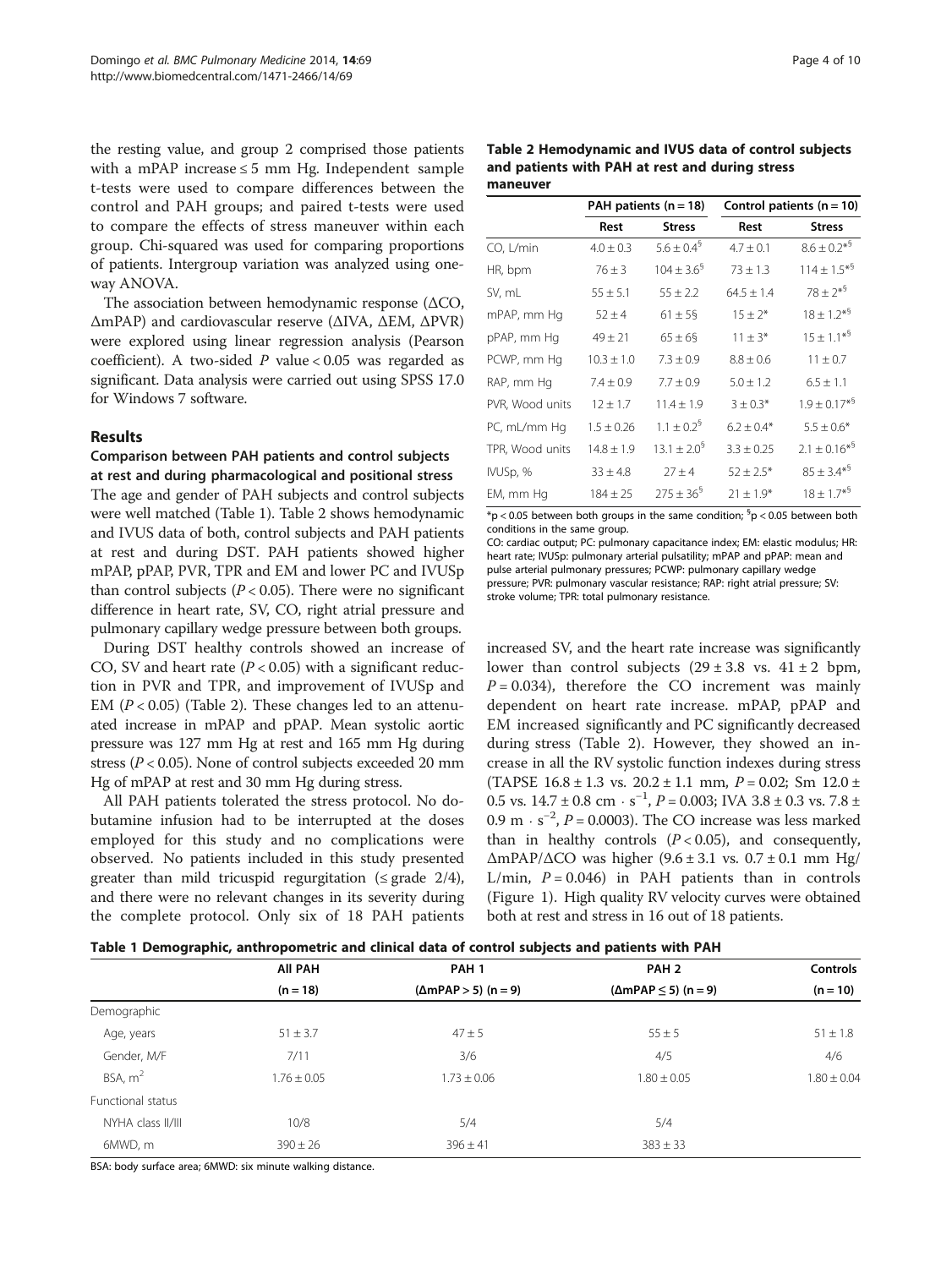# <span id="page-4-0"></span>Changes in hemodynamic, IVUS and echocardiographic data in PAH patients according to ΔmPAP during pharmacological and positional stress

Nine patients increased mPAP > 5 mm Hg (group 1) and nine patients changed mPAP  $\leq$  5 mm Hg (group 2) during stress. Etiology of group 1 was 5 IPAH, 2 sclerodermaassociated PAH, 1 congenital cardiac shunt and 1 HIV PH. Etiology of group 2 was 7 IPAH, 1 scleroderma-associated PAH and 1 porto-pulmonary hypertension. Neither demographic nor clinical differences between PAH group 1 and PAH group 2 were found (Table [1\)](#page-3-0). Accordingly, neither hemodynamic nor IVUS data showed differences between both PAH patients groups at rest (Table 3).

Both PAH groups increased CO during DST  $(P < 0.05)$ , although without significant differences between them  $(1.14 \pm 0.3 \text{ vs. } 1.9 \pm 0.3 \text{ L/min, NS})$ . Only PAH group 1 showed a significant increase in mPAP, decreasing PC and increasing EM significantly, with no change in PVR and TPR. PAH group 2 decreased PVR and TPR without significant change in PC, IVUSp and EM (Table 3). PVR decreased in 2/9 patients in group 1 and in 8/9 in group 2 ( $P < 0.05$ ). PC decreased in 9/9 patients in group 1 and in only 4/9 in group 2 ( $P = 0.08$ ). Starting from a similar EM at rest, the EM of PAH group 1 was significantly higher than PAH group 2 (362  $\pm$  55 vs. 187  $\pm$  23 mm Hg,  $P < 0.05$ , Table 3) during DST.

RV systolic function indexes were similar between both PAH patients groups at rest. DST unmasked a significant lower increase of IVA of PAH group 1 with respect to PAH group 2  $(5.9 \pm 0.7 \text{ vs. } 9.9 \pm 1.5 \text{ m} \cdot \text{s}^{-2})$  (Table 3). Concomitantly, SV decreased  $(P < 0.05)$  in PAH group 1 during stress.



| Page 5 of 10 |  |  |  |  |
|--------------|--|--|--|--|
|--------------|--|--|--|--|

Table 3 Hemodynamic, IVUS and echocardiographic data at rest and during stress maneuver of both PAH groups

|                                | PAH <sub>1</sub>           |                             | PAH <sub>2</sub><br>$\Delta m$ PAP $\leq$ 5 (n = 9) |                             |  |
|--------------------------------|----------------------------|-----------------------------|-----------------------------------------------------|-----------------------------|--|
|                                | $\Delta m$ PAP > 5 (n = 9) |                             |                                                     |                             |  |
|                                | Rest                       | <b>Stress</b>               |                                                     | <b>Stress</b>               |  |
| CO, L/min                      | $3.8 \pm 0.5$              | $5.0 \pm 0.7$ <sup>9</sup>  | $4.2 \pm 0.4$                                       | $6.1 \pm 0.5^{\circ}$       |  |
| HR, bpm                        | $76 \pm 4$                 | $104 \pm 5.3^9$             | $75 \pm 4.6$                                        | $105 \pm 5.1^{\frac{6}{5}}$ |  |
| SV, mL                         | $54 \pm 9$                 | $50 \pm 9^9$                | $56 \pm 6$                                          | $60 \pm 5$                  |  |
| mPAP, mm Hg                    | $54 \pm 6.7$               | $71 \pm 7.2^9$              | $50 \pm 4.7$                                        | $51 \pm 4.6*$               |  |
| pPAP, mm Hg                    | $52 \pm 6.7$               | $76 \pm 9.2^9$              | $45 \pm 7.6$                                        | $53 \pm 6.4*$               |  |
| PCWP, mm Hq                    | $10.6 \pm 1.1$             | $9.4 \pm 1.1$               | $10.3 \pm 1.9$                                      | $6.0 \pm 1.3$               |  |
| RAP, mm Hg                     | $7.9 \pm 1.0$              | $8.4 \pm 0.8$               | $6.9 \pm 1.6$                                       | $7.1 \pm 1.2$               |  |
| PVR, Wood units                | $13.7 \pm 2.8$             | $14.9 \pm 3.1$              | $10.3 \pm 1.7$                                      | $7.9 \pm 1.3^{*9}$          |  |
| PC, mL/mm Hg                   | $1.38 \pm 0.4$             | $0.9 \pm 0.4^{\frac{5}{3}}$ | $1.6 \pm 0.38$                                      | $1.3 \pm 0.2$               |  |
| TPR, Wood units                | $16.6 \pm 3.1$             | $17.0 \pm 3.1$              | $13.1 \pm 2.2$                                      | $9.2 \pm 1.8^{*9}$          |  |
| IVUSp, %                       | $29 \pm 5.7$               | $26 \pm 6.6$                | $38 \pm 7.8$                                        | $28 \pm 4.8$                |  |
| EM, mm Hg                      | $211 \pm 32$               | $362 \pm 55^9$              | $158 \pm 39$                                        | $187 \pm 23*$               |  |
| TAPSE, mm                      | $16.4 \pm 1.9$             | $20.8 \pm 1.9^5$            | $20.3 \pm 1.4$                                      | $19.6 \pm 1.1$              |  |
| Sm, cm $\cdot$ s <sup>-1</sup> | $12.1 \pm 0.64$            | $15.3 \pm 1.2^9$            | $12.8 \pm 1.0$                                      | $13.3 \pm 1.0$              |  |
| IVA, $m \cdot s^{-2}$          | $3.3 \pm 0.35$             | $5.9 \pm 0.7^9$             | $4.3 \pm 0.5$                                       | $9.9 \pm 1.5^{*5}$          |  |

 $*p < 0.05$  between both groups in the same condition;  ${}^{5}p < 0.05$  between both conditions in the same group.

CO: cardiac output; PC: pulmonary capacitance index; EM: elastic modulus; HR: heart rate; IVA: myocardial isovolumic acceleration; IVUSp: pulmonary arterial pulsatility; PCWP: pulmonary capillary wedge pressure; mPAP and pPAP: mean and pulse arterial pulmonary pressures; PVR: pulmonary vascular resistance; Sm: myocardial peak systolic velocity; RAP: right atrial pressure; SV: stroke volume; TAPSE: tricuspid annular plane systolic excursion; TPR: total pulmonary resistance.

#### Cardiovascular reserve responses during pharmacological and positional stress

Control subjects showed a higher chronotropic (Δheart rate) and systolic reserve (measured by ΔSV) than PAH patients ( $P < 0.05$ ). The negative change in  $\Delta EM$  and  $\Delta PVR$ during stress revealed an increased vascular reserve associated with a low  $\Delta$ mPAP/ $\Delta$ CO ratio (Table [4\)](#page-5-0).

Considering all PAH patients, resting EM, but neither PVR nor PC, was correlated with  $\triangle mPAP$  (r = 0.49,  $P < 0.005$ ) and  $\Delta CO$  (r = -0.72,  $P < 0.0001$ ).

Global cardiovascular reserve was impaired in PAH group 1, showing the higher increase in ΔEM, higher ΔmPAP/ΔCO ratio, with a negative change in ΔSV and a positive change in ΔPVR and ΔTPR. By contrast PAH group 2, showed some extent of cardiovascular reserve, illustrated by the changes of ΔEM, ΔPVR, ΔmPAP/ΔCO ratio and ΔSV with respect to control patients (Table [4\)](#page-5-0).

In PAH patients, in whom RV systolic function was analyzed, TAPSE correlated with mPAP and PVR  $(r = 0.58$ and  $r = 0.51$ , respectively;  $P < 0.05$ ), whereas, IVA and Sm were correlated with CO ( $r = 0.32$  and  $r = 0.5$ , respectively;  $P < 0.05$ ) (Table [5](#page-5-0)). Finally,  $\Delta EM$  only correlated with  $ΔmPAP$  (r = 0.56,  $P < 0.05$ ) and  $ΔIVA$  was correlated with  $\Delta CO$  (r = 0.5, P < 0.05) (Figure [2](#page-6-0)).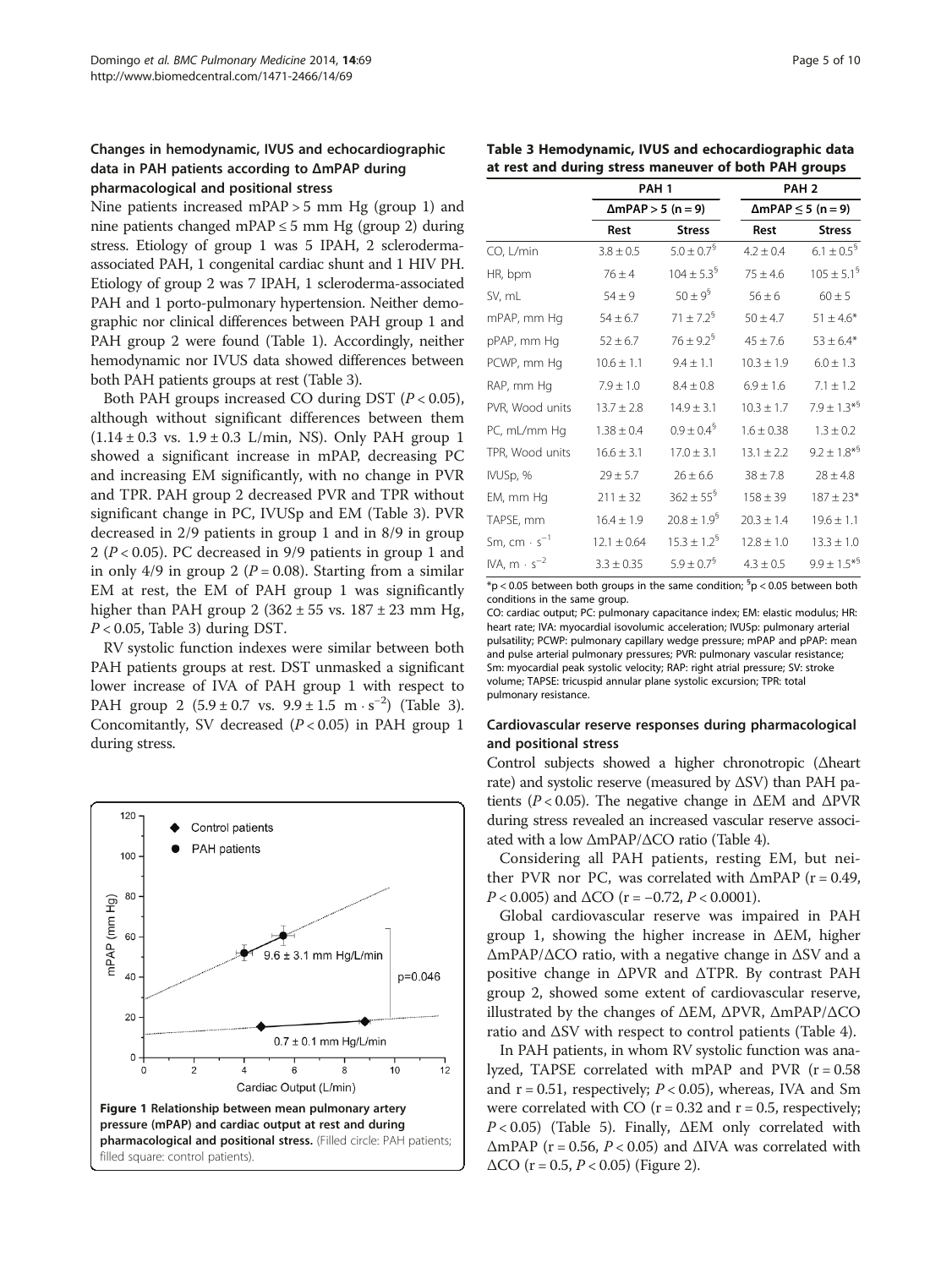|                                         | PAH <sub>1</sub>          | PAH <sub>2</sub>                | Control                      |
|-----------------------------------------|---------------------------|---------------------------------|------------------------------|
|                                         | $\Delta$ mPAP > 5 (n = 9) | $\Delta m$ PAP $\leq$ 5 (n = 9) | $(n = 10)$                   |
| $\Delta CO$ , L/min                     | $1.1 \pm 0.3$             | $1.9 \pm 0.3$                   | $4.2 \pm 0.3*^5$             |
| $\Delta$ HR, bpm                        | $30 \pm 5.2$              | $28 \pm 5.8$                    | $41 \pm 2.1^{*5}$            |
| $\Delta$ SV, mL                         | $-4.1 \pm 1.3$            | $3.2 \pm 2.8$ <sup>†</sup>      | $13.2 \pm 2.8^{*5}$          |
| $\Delta$ mPAP, mm Hq                    | $17 \pm 3.2$              | $0.8 \pm 0.9$ <sup>†</sup>      | $2.8 \pm 0.3*$               |
| $\Delta$ pPAP, mm Hq                    | $25 \pm 4.8$              | $7.2 \pm 3.7$ <sup>†</sup>      | $4.0 \pm 0.6*$               |
| $\Delta$ PVR, Wood units                | $1.2 \pm 0.6$             | $-2.4 \pm 0.6$ <sup>†</sup>     | $-1.0 \pm 0.2$ <sup>*§</sup> |
| $\Delta$ PC, mL/mm Hq                   | $0.46 \pm 0.11$           | $0.3 \pm 0.2$                   | $-0.7 \pm 0.4$               |
| $\Delta$ TPR, Wood units                | $0.5 \pm 0.48$            | $-3.9 \pm 0.7$ <sup>+</sup>     | $-1.2 \pm 0.12^{*5}$         |
| $\Delta$ IVUSp, %                       | $2.8 \pm 2.2$             | $9.4 \pm 6.7$                   | $32.5 \pm 3.2^{*5}$          |
| $\Delta$ EM, mm Hq                      | $151 \pm 29$              | $30 \pm 36^{\dagger}$           | $-3 \pm 1.2*$                |
| $\Delta$ mPAP/ $\Delta$ CO, mm Hg/L/min | $19.5 \pm 3.9$            | $0.3 \pm 1.3^{\dagger}$         | $0.7 \pm 0.07*$              |
| $\Delta$ TAPSE, mm                      | $4.4 \pm 0.9$             | $0.09 \pm 1.1^+$                |                              |
| $\Delta$ Sm, cm $\cdot$ s <sup>-1</sup> | $3.4 \pm 1.2$             | $1.8 \pm 0.8$                   |                              |
| $\Delta$ IVA, m · s <sup>-2</sup>       | $3.2 \pm 0.9$             | $4.9 \pm 1.4$                   |                              |

# <span id="page-5-0"></span>Table 4 Cardiovascular reserve response of control subjects and both PAH groups

 $^{\texttt{+}}$ p < 0.05, PAH 1 vs. PAH 2; \*p < 0.05, Control vs. PAH 1;  $^{\texttt{S}}$ p < 0.05, Control vs. PAH 2.

CO: cardiac output; PC: pulmonary capacitance index; EM: elastic modulus; HR: heart rate; IVA: myocardial isovolumic acceleration; IVUSp: pulmonary arterial pulsatility; mPAP and pPAP: mean and pulse arterial pulmonary pressures; PVR: pulmonary vascular resistance; Sm: myocardial peak systolic velocity; SV: stroke volume; TAPSE: tricuspid annular plane systolic excursion; TPR: total pulmonary resistance. Δ = delta.

The interobserver and intraobserver variabilities for IVA measurements were 4.4% and 3.4% respectively.

In the 2-year clinical follow-up there were two deaths/ pulmonary transplantations in PAH group 1 and one death in PAH group 2 ( $P > 0.05$ ).

#### Discussion

This is the first study evaluating the cardiovascular reserve in PAH patients. We show that the hemodynamic response to pharmacological stress with low-dose dobutamine plus 30° Trendelenburg position is significantly impaired in patients with PAH, and this impairment is associated with a low RV systolic reserve and pulmonary vascular reserve. The lower cardiovascular reserve is significantly related to a worse hemodynamic adaptation to DST and it could be associated with a poor clinical outcome.

#### Table 5 Correlations between right ventricular systolic tissue Doppler variables and hemodynamics during both conditions (rest and stress maneuver)

|            |      | <b>TAPSE</b> |      | Sm      |      | IVA     |
|------------|------|--------------|------|---------|------|---------|
|            |      | p Value      |      | p Value |      | p Value |
| mPAP       | 0.58 | 0.0004       | 0.24 | 0.09    | 0.17 | 0.72    |
| <b>PVR</b> | 0.51 | 0.002        | 0.26 | 0.08    | 0.19 | 0.16    |
| CO         | 011  | 0.244        | 0.32 | 0.04    | 0.5  | 0.0026  |

CO: cardiac output; IVA: myocardial isovolumic acceleration; mPAP: mean and pulse arterial; PVR: pulmonary vascular resistance; Sm: myocardial peak systolic velocity; TAPSE: tricuspid annular plane systolic excursion. (r: Pearson coefficient).

### Pharmacological and positional stress

Cardiovascular reserve is emerging as a strong predictor of outcome in different cardiovascular diseases [\[21\]](#page-9-0). From a physiological point of view, cardiovascular reserve is a measure of cardiovascular response to exercise or pharmacological stresses (dobutamine infusion between 4 and 10 mcg/kg/min) [\[22\]](#page-9-0). Although exercise stress is the gold standard to evaluate of the pulmonary vascular pressureflow relationships, exercise hemodynamics in PAH patients have been poorly studied, and factors that may have an impact on PAP response to exercise, such as exercise method, exercise intensity, position and age, have not been accounted for. The stress maneuver used in our study provided by low-dose dobutamine plus 30° Trendelenburg position works by a purely passive increasing in CO without directly influence on the PA wall viscoelastic properties. In experimental pulmonary hypertension, dobutamine infusion at a rate of 10 mcg/kg/min has no flow-independent effects on the normal or acutely hypertensive circulation. Higher doses may have a constricting or dilating effect depending on the pre-existing vascular tone [[22](#page-9-0)-[24\]](#page-9-0).

Taking into account the extent of heart rate and CO reached by healthy subjects during pharmacological and positional stress, we achieved a cardiovascular stress level similar to a slight/moderate exercise (heart rate 100– 110 bpm and cardiac output 10–14 L/min) [\[2\]](#page-8-0). According to the data reviewed by Kovacs et al., mPAP values during slight exercise in healthy subjects were  $29.4 \pm 8.4$  mm Hg,  $20.0 \pm 4.7$  mm Hg and  $18.2 \pm 5.1$  mm Hg in subjects aged  $\ge$ 50 years, 30–50 years and less than 30 years, respectively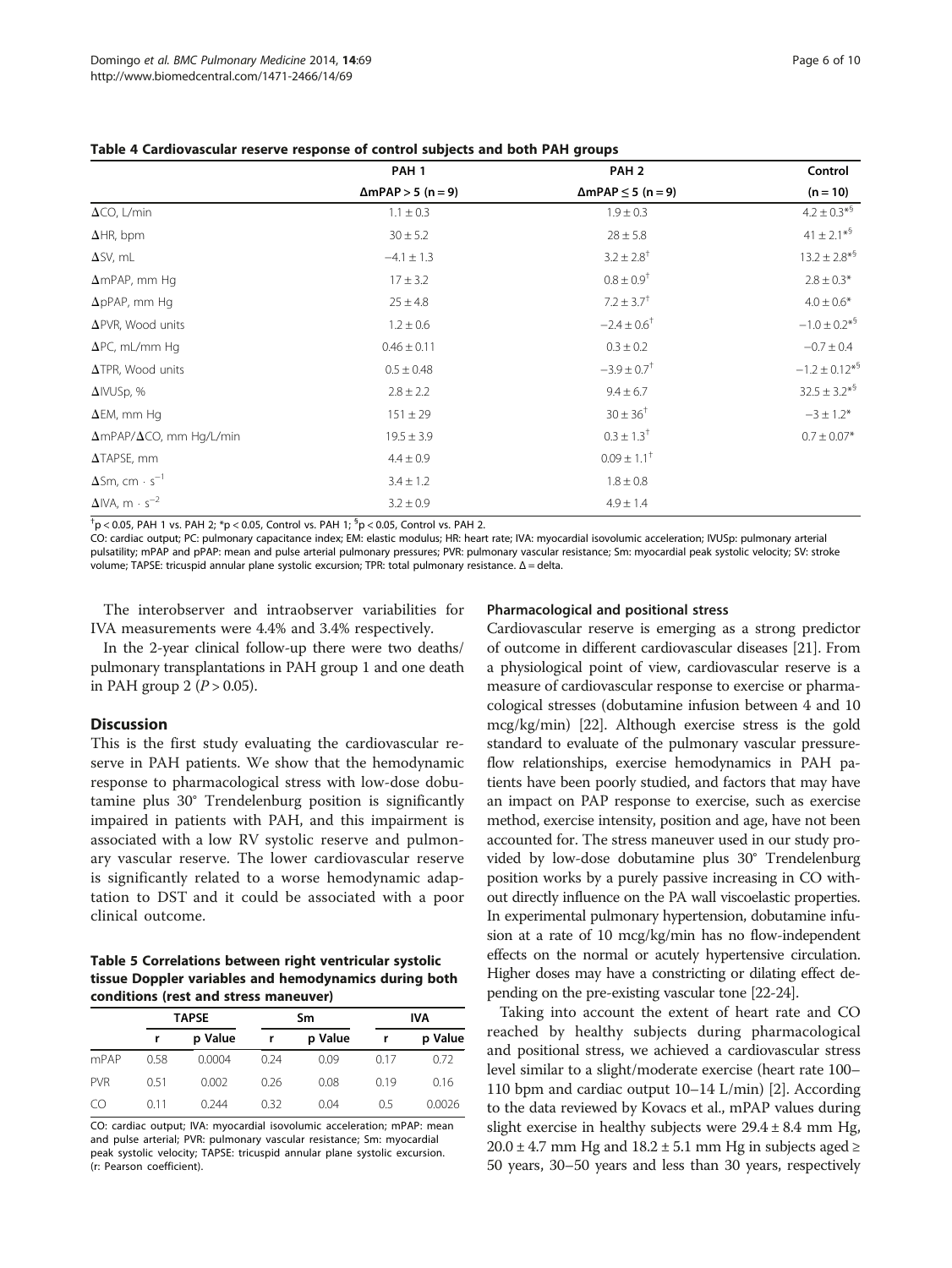<span id="page-6-0"></span>

[[2\]](#page-8-0). Our healthy controls were aged  $51 \pm 6$  years (range 40–60 years;  $50\% \le 50$  years) and showed a similar mPAP  $(18 \pm 4 \text{ mm Hg})$  with a similar CO increase (doubled) during DST.

### Cardiovascular reserve in PAH versus control patients

In the control group, the marked increase in CO during DST did not cause any significant change in mPAP and determined a low  $\Delta$ mPAP/ $\Delta$ CO ratio (0.7 ± 0.2 mm Hg/ L/min). This value corresponds well to the cohort of Kovacs et al. which reported a ΔmPAP/ΔCO ~1.06 mm Hg/L/min [[25\]](#page-9-0).

The modest increment in mPAP relative to CO during pharmacological stress is attributable to passive recruitment and distension of a normally compliant pulmonary circulation with active flow-mediated vasodilation, decreasing PVR and TPR [\[15\]](#page-9-0). Studies into the regulation of pulmonary vascular tone during exercise demonstrate the importance of nitric oxide in the exercise-induced pulmonary vasodilatation, which is mediated in part via blunting of the vasoconstrictor influence of endothelin [[26\]](#page-9-0). Concomitantly, pharmacological stress produced an increase in arterial pulsatility (estimated by IVUSp), and a decrease of EM, expressing a preserved buffering function. It is accepted that the arterial wall buffering function is determined not only by arterial elastic properties, but also by the viscous properties of the wall. The characterization of wall buffering function has been estimated by means of the ratio between viscous index/elastic index [\[27\]](#page-9-0). Considering our stress condition as a mainly passive condition (with no significant change in viscous index), a decreased EM with a negative  $\Delta$ EM, would be associated with a preserved buffering function and buffering function reserve, respectively. The negative change in ΔPVR with a low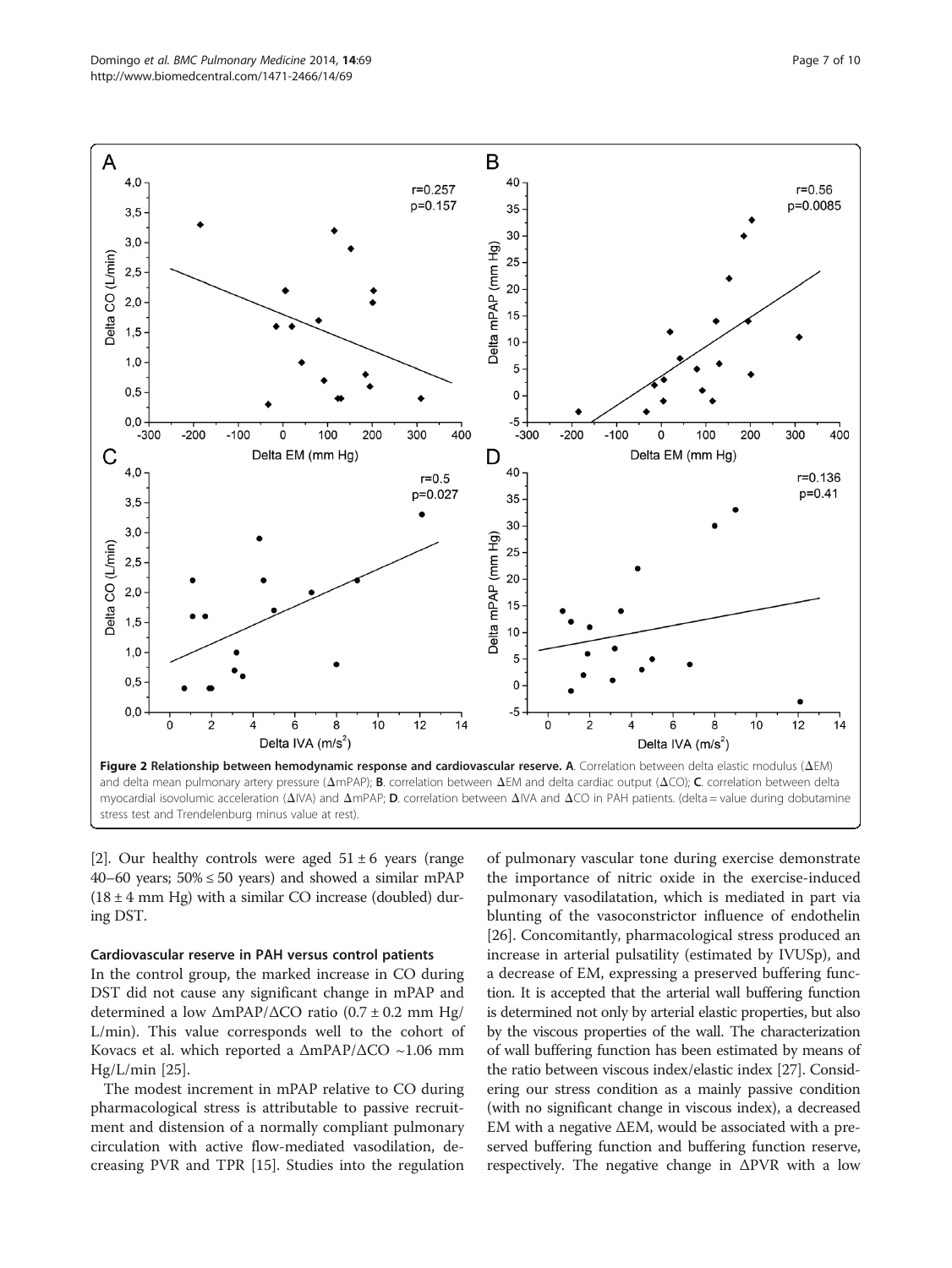ΔmPAP/ΔCO ratio reflects a preserved pulmonary vasodilator reserve. In clinical practice, ventricular systolic reserve is usually defined by a change in ejection fraction or SV during exercise or dobutamine infusion. Even though we did not assess RV function indices in the control group, the observed CO increase was composed by a 56% increase in heart rate (chronotropic reserve) and 20% (13 mL) increase in SV (systolic reserve).

Although, both controls and PAH patients had similar heart rate at rest, PAH cohort showed an impaired chronotropic response during stress maneuver. This chronotropic incompetence has been previously documented by Provencher et al. and may reflect the loss of normal physiological reserve secondary to significant autonomic nervous system abnormalities and probably as a result of down-regulation of β-adrenoreceptors [\[28,29](#page-9-0)].

Both PAH patient groups had similar resting hemodynamics and chronotropic reserve. However, the higher increase in mPAP and pPAP with similar increase of CO during stress in PAH group 1 with respect to PAH group 2, would be related to the reduced recruitability and distensibility of more highly remodeled pulmonary vessels. This illustrates a lack of physiological adaptation of the PA wall to increased flow in relation with a lower vasodilation reserve (positive ΔPVR), a higher PA wall remodeling (higher resting EM) and a concomitantly lower buffering function (higher ΔEM). By contrast, PAH group 2 preserved some extent of vascular reserve secondary to a vasodilation response (negative ΔPVR) and a lower impairment of buffering function (lower positive ΔEM). This would explained the significant lower ΔmPAP/ΔCO ratio than group 1. Accordingly, we have previously reported that PAH patients with higher IVUSp and lesser EM displayed an absolute PA vasodilation during acute vasoreactivity testing [\[18\]](#page-9-0). We cannot discard the presence of alterations in the control of pulmonary vascular tone during DST, resulting in blunted pulmonary vasodilation. Since both PAH groups have neither demographic (age, gender or body surface area) nor clinical differences (functional class, 6 minutes walking distance, etiology of PAH), we can speculate that PAH group 1 could have higher endothelial dysfunction with higher imbalance between vasodilators and vasoconstrictors than group 2, explaining the significant higher ΔmPAP/ΔCO ratio [\[26\]](#page-9-0).

In accordance with previous data, resting hemodynamic measurements are poorly correlated with the response to pharmacological stress [[30](#page-9-0)]. However, EM at rest was significantly correlated with ΔmPAP and ΔCO. Accordingly, Kubo et al. showed that the percentage of wall thickness was highly correlated with ΔmPAP during exercise in patients with severe emphysema [[31](#page-9-0)]. The correlation between ΔmPAP and ΔEM (Figure [2\)](#page-6-0) suggests that PA wall remodeling and buffering function impairment would be associated with the lower vascular reserve.

In the context of PAH, evidence of RV dysfunction and clinical right-sided heart failure at rest have been shown to be the most important determinants of morbidity and mortality, independently of PAP values. We used three measures of longitudinal RV shortening in an effort to characterize simple and reproducible measurements of global RV systolic function [\[19](#page-9-0)]. The mean reference value of TAPSE is 23 mm (16–30), Sm 15 cm  $\cdot$  s<sup>-1</sup> (10–19) and IVA 3.7 m  $\cdot$  s<sup>-2</sup> (2.2-5.2) [\[19\]](#page-9-0). Among them, TAPSE, a simple and clinically useful tool to estimate RV function in PAH patients, has been shown to predict survival in PAH [[32](#page-9-0)]. Preliminary evidence suggests that a decrease in TAPSE with exercise was strongly associated with adverse clinical events in PAH patients within one year of follow up [[33](#page-9-0)]. However, Giusca et al. suggested that tricuspid ring motion is only loosely related to RV systolic function, being highly dependent on afterload and overall motion of the heart, thus failing to reflect RV longitudinal function accurately [\[34](#page-9-0)]. This may explain why TAPSE changes are more significantly related to changes in mPAP and PVR than to true changes in RV systolic function such as CO. Myocardial deformation parameters provide a more accurate picture of the contractile status of the RV free wall [\[19,34\]](#page-9-0). IVA appears as a relatively load-independent estimator of the RV systolic response to stress, probably reflecting true changes in contractility and in CO induced by DST. Sm of RV basal free wall is also better related to CO than TAPSE. However, in this work it showed a lower ability to identify systolic reserve than IVA, since there were no Sm differences between both PAH patients groups either at rest or during stress. Although both PAH patients groups showed similar resting RV function, PAH group 1 showed a lower RV systolic reserve than PAH group 2, estimated by a lower increase in IVA and a decrease in SV during DST  $(P < 0.05)$ . Systolic reserve is dependent on several factors, such as ventricular contractility, ventricular remodeling and, myocardial interstitial fibrosis. The correlation between ΔCO and ΔIVA (Figure [2\)](#page-6-0) suggests that RV contractility impairment would explain a lower systolic RV reserve. However, we cannot discard a stress-induced ischemia and attenuated oxygen supply to the right myocardium during stress maneuver in more severe PAH patients that could explain their impaired RV systolic reserve [[35,36\]](#page-9-0).

Recently, Blumberg et al. correlated exercise hemodynamics with peak oxygen uptake and determined their prognostic significance in PAH patients. Among hemodynamic variables, only exercise cardiac index and the slope of the pulmonary pressure/flow relationship were significant prognostic indicators [\[11\]](#page-8-0). Therefore, the exaggerated increase in mPAP with no concomitant increase in CO (abnormal slope of the pressure/flow relationship) during DST despite similar resting hemodynamics, allows speculating a worse outcome of PAH group 1 with respect to group 2 [\[11](#page-8-0)].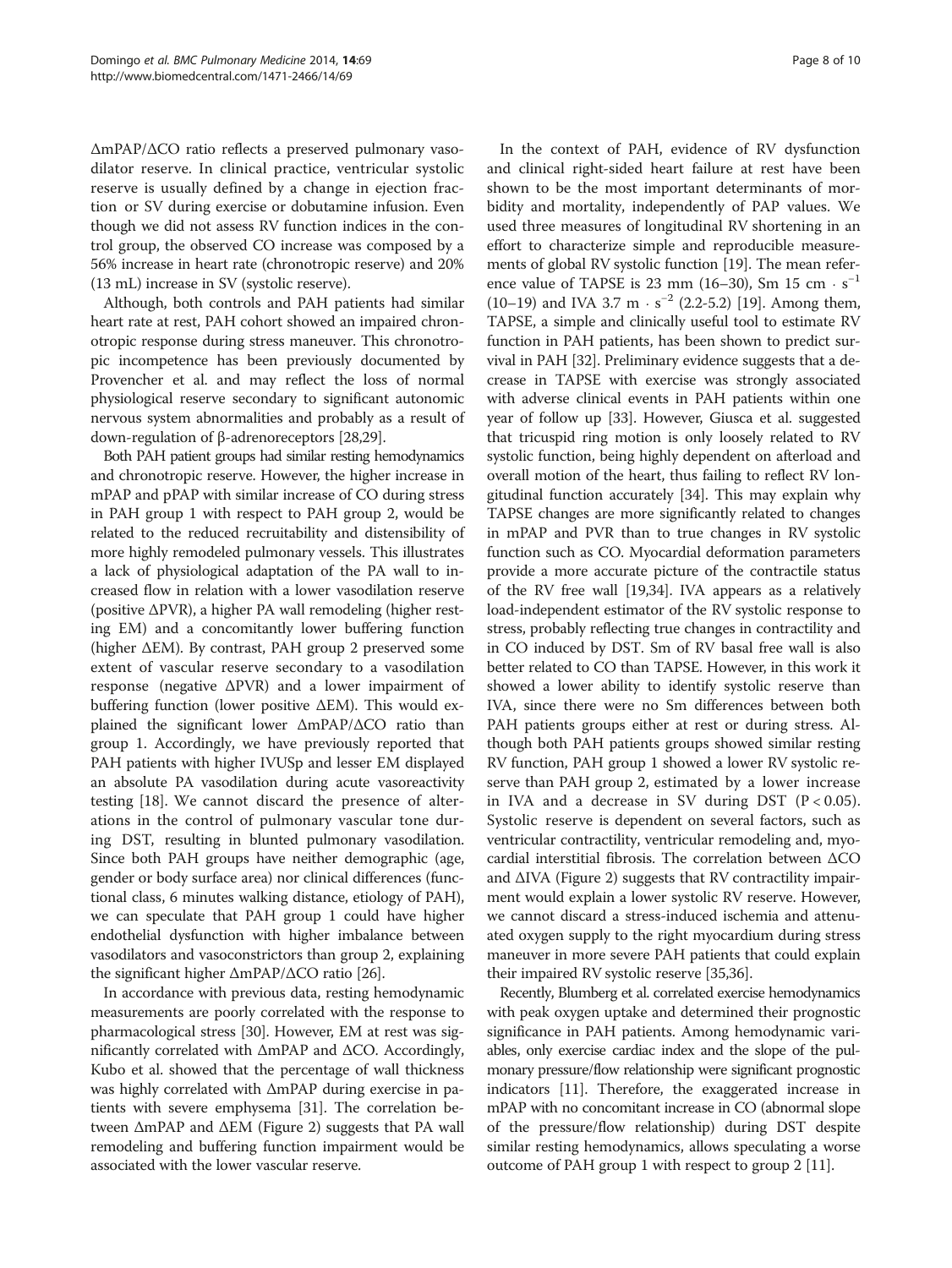#### <span id="page-8-0"></span>Study limitations

Although care must be taken when comparing hemodynamic response induced by physical exercise with pharmacological stress produced by low-dose dobutamine infusion, the similar response to exercise and to dobutamine infusion at 10 mcg/kg/min in patients with PH following the Mustard operation is compelling [\[37\]](#page-9-0).

In addition, our pharmacological stress was a step closer to real exercise, since increased preload was achieved with the addition of 30° Trendelenburg. In fact, our stress maneuver doubled the CO in the control population. The stress with dobutamine and Trendelenburg works by a purely passive effect on PVR and PC, mimicking the CO response to moderate exercise without interfere with PA vascular tone. Invasive recordings of exercise hemodynamics in PAH require an intensive protocol, best performed by an experienced team, and thus it does not belong in the routine evaluation of PAH patients [8[,24\]](#page-9-0). Our safe stressor protocol should be viewed as an easier and more reproducible maneuver than physical exercise in the catheterization laboratory.

The relative contributions of longitudinal and transverse shortening to overall RV function have been quantified recently. Although, we only assess RV systolic reserve by longitudinal shortening indices, Brown et al. showed that improved RV function following pulmonary vasodilator therapy occurs solely from improvements in longitudinal contraction, suggesting that longitudinal shortening may represent the afterload-responsive element of RV functional recovery [\[38\]](#page-9-0). Finally, we do not estimate a possible contribution of impaired diastolic reserve in the cardiovascular adaptation to the stress maneuver.

#### Conclusions

Pulmonary vascular reserve and RV systolic reserve are impaired in PAH patients. The PA wall remodeling, pulmonary buffering function and RV contractility appeared as the main factors of the cardiovascular reserve dysfunction in PAH patients. The lower recruitable cardiovascular reserve is significantly related to a worse hemodynamic response to DST and it could be associated with a poor clinical outcome. Further study is needed to elucidate whether cardiovascular reserve dysfunction adds independent prognostic information in a multivariate analysis. In addition, further studies needs to assess whether improvement of cardiovascular reserve could be a therapeutic target in patients with established pulmonary hypertension.

#### Abbreviations

CO: Cardiac output; DST: Dobutamine stress test with simultaneous 30° Trendelenburg; EM: Elastic modulus; IVA: Myocardial acceleration during isovolumic contraction; IVUS: Intravascular ultrasound; IVUSp: IVUS pulsatility; mPAP: Mean pulmonary arterial pressure; PA: Pulmonary artery; PAH: Pulmonary arterial hypertension; PC: Pulmonary capacitance; pPAP: Pulse PAP; PVR: Pulmonary vascular resistance; RV: Right ventricle;

Sm: Myocardial peak velocity during ejection phase; TAPSE: Tricuspid annular plane systolic excursion; TPR: Total pulmonary resistance.

#### Competing interests

The authors declare that they have no competing interests.

#### Authors' contributions

ED and JCG conceived of the study, participated in its design, conducted the study, analyze the data, and wrote the manuscript. RA participated in the design of the study, conducted the study and helped write the manuscript. CA and NB conducted the study and analyze the data. MLM conceived of the study and participated in its design. AR conceived of the study, participated in its design, and wrote the manuscript. All authors read and approved the final manuscript.

#### Acknowledgments

Juan C Grignola is supported by CSIC (Cientific Research Sectorial Board) and is a member (Researcher Level I) of ANII (National Agency of Research and Innovation).

This study was presented in part in the 5th World Symposium of Pulmonary Hypertension Niza, France, March 2013.

#### Author details

<sup>1</sup> Area del Cor, Hospital Universitari Vall d'Hebron, Barcelona, Spain.<br><sup>2</sup> Physiology Department, School of Medicine, Universitat Autonom <sup>2</sup>Physiology Department, School of Medicine, Universitat Autonoma, Barcelona, Spain. <sup>3</sup>Pathophysiology Department, School of Medicine, Hospital de Clínicas, Universidad de la República, Avda Italia 2870, PC 11600 Montevideo, Uruguay. <sup>4</sup> Department of Cardiology, Hospital de la Princesa, Madrid, Spain. <sup>5</sup>Department of Neumology, Hospital Vall d'Hebron, Barcelona, Spain.

#### Received: 2 January 2014 Accepted: 4 April 2014 Published: 24 April 2014

#### References

- 1. Londsdorfer-Wolf E, Richard R, Doutrewleau S: Pulmonary hemodynamics during strenuous intermittent exercise in healthy subjects. Med Sci Sports Exerc 2003, 35:1866–1874.
- 2. Kovacs G, Berghold A, Scheidel S, Olschewski H: Pulmonary arterial pressure during rest and exercise in healthy subjects: a systematic review. Eur Respir J 2009, 34:888–894.
- 3. Reeves JT, Linehan JH, Stenmark KR: Distensibility of the normal human lung circulation during exercise. Am J Lung Cell Mol Physiol 2005, 288:L419–L425.
- 4. Sun X-G, Hansen JE, Oudiz RJ, Wasserman K: Exercise pathophysiology in patients with primary pulmonary hypertension. Circulation 2001, 104:429–435.
- 5. Arena R, Guazzi M, Myers J, Grinen D, Forman DE, Lavie CJ: Cardiopulmonary exercise testing in the assessment of pulmonary hypertension. Expert Rev Resp Med 2011, 5:281–293.
- 6. Holverda S, Gan CT-J, Marcus JT, Postmus PE, Boonstra A, Vonk-Noordegraaf A: Impaired stroke volume response to exercise in pulmonary arterial hypertension. J Am Coll Cardiol 2006, 47:1732–1733.
- 7. Laskey WK, Ferrari VA, Palevsky HI, Kussmaul WG: Pulmonary artery hemodynamics in primary pulmonary hypertension. J Am Coll Cardiol 1993, 21:406–412.
- 8. Provencher S, Hervé P, Sitbon O, Humbert M, Simmoneau G, Chemla D: Changes in exercise hemodynamics during treatment in pulmonary arterial hypertension. Eur Respir J 2008, 32:393–398.
- Lau EMT, Iyer N, Ilsar R, Bailey BP, Adams MR, Celermajer DS: Abnormal pulmonary artery stiffness in pulmonary arterial hypertension: in vivo study with intravascular ultrasound. PLoS One 2012, 7(3):e33331.
- 10. Roberts JD, Forfia PR: Diagnosis and assessment of pulmonary vascular disease by Doppler echocardiography. Pulm Circ 2011, 1:160–181.
- 11. Blumberg FC, Arzt M, Lange T, Schroll S, Pfeifer M, Wensel R: Impact of right ventricular reserve on exercise capacity and survival in patients with pulmonary hypertension. Eur J Heart Fail 2013, 15:771-775.
- 12. Badesch D, Champion HC, Gomez Sanchez MA, Hoeper MM, Loyd JE, Manes A, McGoon M, Naeije R, Olschewski H, Oudiz RJ, Torbicki A: Diagnosis and assessment of pulmonary arterial hypertension. J Am Coll Cardiol 2009, 54:S55–S66.